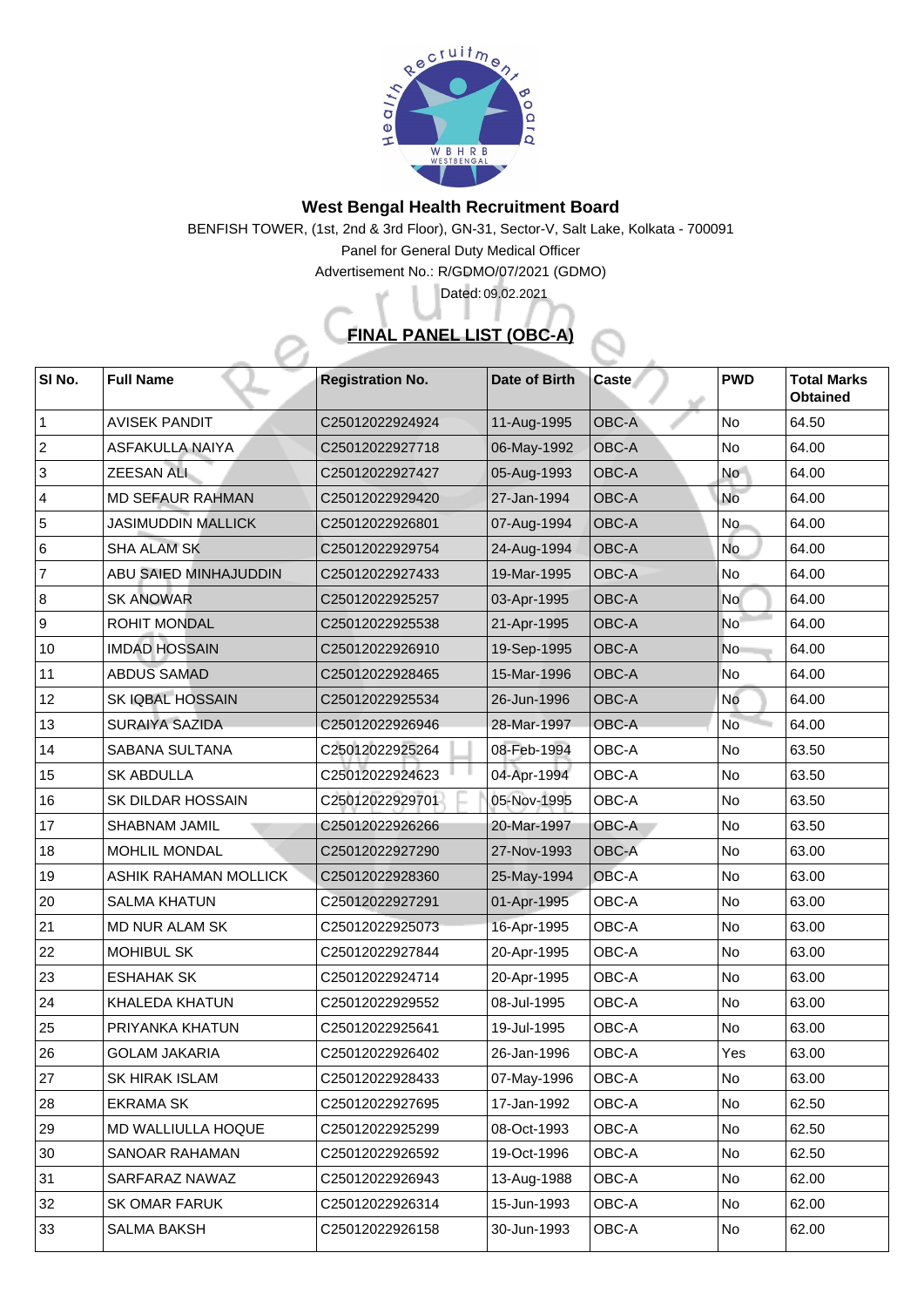| 34 | <b>AMREEN AKHTAR</b>                     | C25012022928916             | 19-May-1994 | OBC-A              | <b>No</b>                | 62.00 |
|----|------------------------------------------|-----------------------------|-------------|--------------------|--------------------------|-------|
| 35 | <b>ABDUR RASHID</b>                      | C25012022928781             | 03-Apr-1995 | OBC-A              | No                       | 62.00 |
| 36 | <b>JIAUR RAHAMAN</b>                     | C25012022927406             | 20-May-1995 | OBC-A              | N <sub>o</sub>           | 62.00 |
| 37 | <b>NAJEMUL MALLICK</b>                   | C25012022924703             | 15-Jan-1996 | <b>OBC-A</b>       | N <sub>o</sub>           | 62.00 |
| 38 | <b>ABUL BASAR LASKAR</b>                 | C25012022925250             | 20-Jan-1996 | <b>OBC-A</b>       | N <sub>o</sub>           | 62.00 |
| 39 | <b>SK GOLAM MUFTI</b><br><b>MAHAMMAD</b> | C25012022928005             | 17-Apr-1996 | <b>OBC-A</b>       | <b>No</b>                | 62.00 |
| 40 | <b>WASHIM NAWAZ</b>                      | C25012022927431             | 22-Jul-1996 | <b>OBC-A</b>       | N <sub>o</sub>           | 62.00 |
| 41 | <b>MD RABIUL HAQUE</b>                   | C25012022929622             | 15-Oct-1996 | OBC-A              | N <sub>o</sub>           | 62.00 |
| 42 | <b>SK INJAMAMUL HAQUE</b>                | C25012022927583             | 23-Oct-1995 | OBC-A              | No                       | 61.50 |
| 43 | <b>MD ABDUL MAJED</b>                    | C25012022925364             | 05-Feb-1996 | <b>OBC-A</b>       | N <sub>o</sub>           | 61.50 |
| 44 | <b>SK TOSLIM HOSSAIN</b>                 | C25012022926993             | 26-Mar-1996 | OBC-A              | No                       | 61.50 |
| 45 | <b>JOSIMUDDIN ALI</b>                    | C25012022927463             | 26-Mar-1997 | <b>OBC-A</b>       | No                       | 61.50 |
| 46 | <b>ABID HOSSAIN MOLLICK</b>              | C25012022927318             | 20-Apr-1992 | <b>OBC-A</b>       | <b>No</b>                | 61.00 |
| 47 | <b>ANSARUL HAQUE</b>                     | C25012022928018             | 15-Oct-1992 | <b>OBC-A</b>       | No                       | 61.00 |
| 48 | <b>SALMA PERVIN</b>                      | C25012022926315             | 01-May-1993 | <b>OBC-A</b>       | N <sub>o</sub>           | 61.00 |
| 49 | <b>SK MD RAFIUL ISLAM</b>                | C25012022925936             | 24-Sep-1994 | <b>OBC-A</b>       | No                       | 61.00 |
| 50 | <b>NARGIS PARVEEN</b>                    | C25012022927564             | 22-Dec-1994 | <b>OBC-A</b>       | <b>No</b>                | 61.00 |
| 51 | <b>SABIR MIDDAY</b>                      | C25012022925415             | 29-Dec-1994 | <b>OBC-A</b>       | No                       | 61.00 |
| 52 | <b>SAMINA KHATUN</b>                     | C25012022925129             | 16-Jul-1995 | <b>OBC-A</b>       | No                       | 61.00 |
| 53 | <b>NABIN CHOWDHURY</b>                   | C25012022924901             | 03-Oct-1995 | <b>OBC-A</b>       | No                       | 61.00 |
| 54 | <b>MD SAHEN ALI KHAN</b>                 | C25012022928263             | 14-Jan-1996 | <b>OBC-A</b>       | <b>No</b>                | 61.00 |
| 55 | <b>FARHAD AHMED</b>                      | C25012022927627             | 10-Mar-1996 | <b>OBC-A</b>       | No l                     | 61.00 |
| 56 | <b>NURJAMAN</b>                          | C25012022927419             | 01-Apr-1996 | <b>OBC-A</b>       | No <sup>1</sup>          | 61.00 |
| 57 | <b>RAHMAN RAF SAMJANI</b>                | C25012022925597             | 14-Dec-1996 | <b>OBC-A</b>       | No                       | 61.00 |
| 58 | <b>MD SALAHUDDIN</b>                     | C25012022926294             | 10-Sep-1997 | <b>OBC-A</b>       | No                       | 61.00 |
| 59 | <b>TARA KHATUN</b>                       | C25012022926022             | 12-Sep-1991 | <b>OBC-A</b>       | <b>No</b>                | 60.50 |
| 60 | <b>SARUK AZAD</b>                        | C25012022927185             | 13-Nov-1993 | $\overline{OBC-A}$ | $\overline{\mathsf{No}}$ | 60.50 |
| 61 | <b>IMST KHADIJATUL KUBRA</b>             | C25012022925774             | 02-Dec-1993 | <b>OBC-A</b>       | No                       | 60.50 |
| 62 | <b>SAMIM AKTAR</b>                       | C25012022927347             | 10-Jan-1994 | OBC-A              | No                       | 60.50 |
| 63 | MAHFUJA AKTAR                            | C25012022924659             | 18-Mar-1994 | OBC-A              | No                       | 60.50 |
| 64 | <b>REBEKA SULTANA</b>                    | C25012022929089             | 30-Mar-1994 | <b>OBC-A</b>       | No                       | 60.50 |
| 65 | <b>NAFISA GHANI</b>                      | C25012022925598             | 23-Feb-1995 | <b>OBC-A</b>       | No                       | 60.50 |
| 66 | <b>SAHEED PARVEZ</b>                     | C25012022924634             | 09-Oct-1995 | <b>OBC-A</b>       | No                       | 60.50 |
| 67 | <b>SK MIRAJUL ISLAM</b>                  | C25012022926346             | 30-Dec-1995 | OBC-A              | No                       | 60.50 |
| 68 | <b>WASIM RAJA</b>                        | C25012022929279             | 05-Jul-1996 | OBC-A              | No                       | 60.50 |
| 69 | <b>AMINUR ISLAM</b>                      | C25012022927575             | 01-Apr-1991 | OBC-A              | No                       | 60.00 |
| 70 | <b>HASEN SK</b>                          | C25012022926818             | 06-Jan-1993 | OBC-A              | No                       | 60.00 |
| 71 | <b>MD SAMIM AKHTAR</b>                   | C25012022929252             | 05-Jan-1995 | OBC-A              | No                       | 60.00 |
| 72 | <b>AFZA KAMAL</b>                        | C25012022926397             | 13-Feb-1995 | OBC-A              | No                       | 60.00 |
| 73 | <b>IMRAN AHMED</b>                       | C25012022927573             | 08-Mar-1995 | OBC-A              | N <sub>o</sub>           | 60.00 |
| 74 | ROKEYA KHATUN                            | C25012022928881             | 01-Sep-1995 | OBC-A              | No                       | 60.00 |
| 75 | <b>RUBAIYA CHOWDHURY</b>                 | C <sub>25012022925406</sub> | 16-Oct-1989 | OBC-A              | No                       | 59.50 |
| 76 | <b>SHAFIQUL ISLAM</b>                    | C25012022925991             | 01-Jul-1991 | <b>OBC-A</b>       | No                       | 59.50 |
| 77 | <b>SADIQUL REJA</b>                      | C25012022929810             | 10-Feb-1993 | OBC-A              | No                       | 59.50 |
| 78 | <b>SAMSUL HUDA MULLICK</b>               | C25012022926245             | 18-Apr-1994 | OBC-A              | No                       | 59.50 |
| 79 | <b>SABANA JESMINE</b>                    | C25012022926579             | 20-Apr-1994 | OBC-A              | No                       | 59.50 |
| 80 | <b>JIABUL MONDAL</b>                     | C25012022926203             | 15-Feb-1995 | OBC-A              | No                       | 59.50 |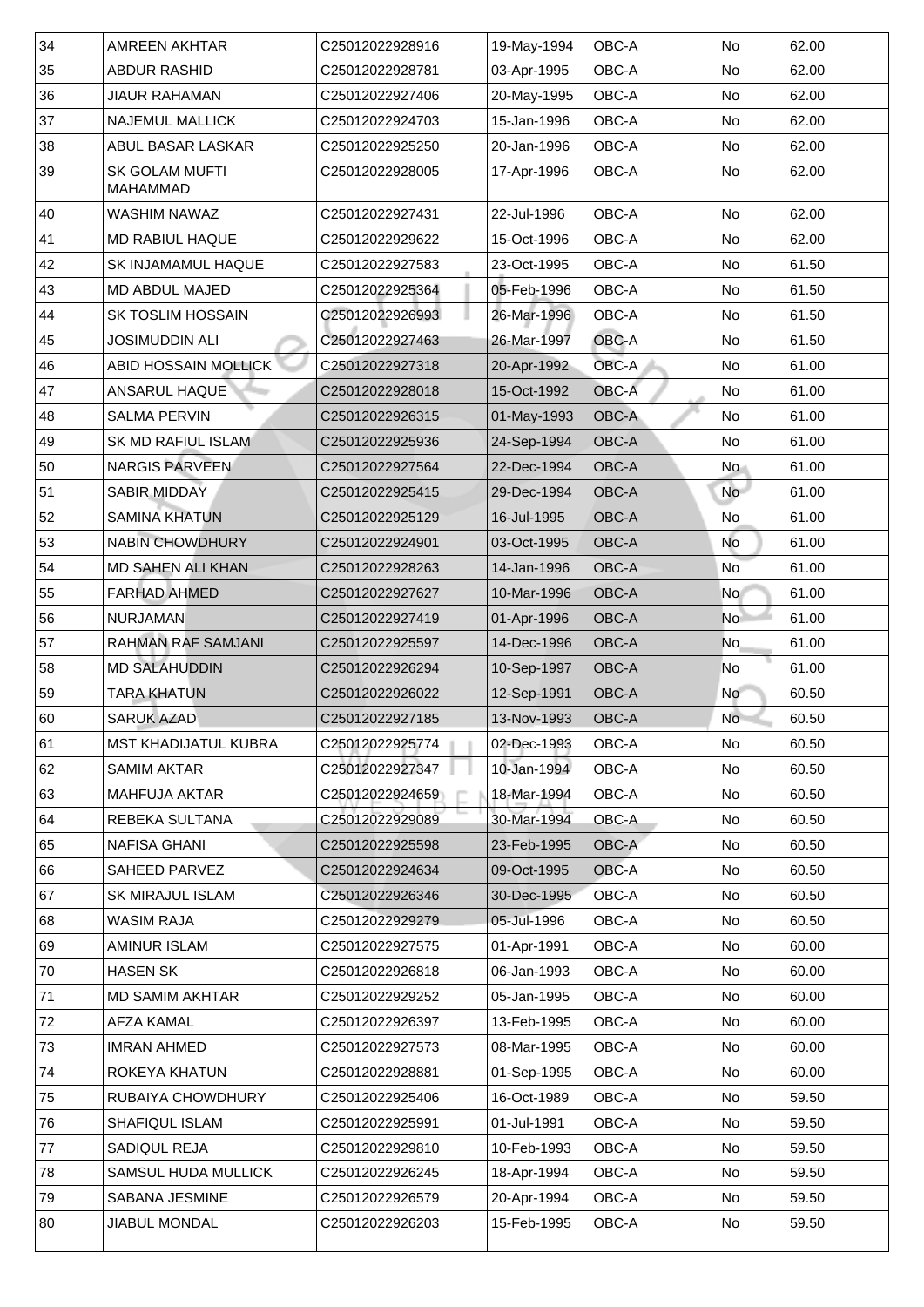| 81  | <b>JINAT REHENA</b>            | C25012022928595   | 22-Feb-1995 | <b>OBC-A</b> | <b>No</b>      | 59.50 |
|-----|--------------------------------|-------------------|-------------|--------------|----------------|-------|
| 82  | <b>SK JAKARIYA</b>             | C25012022925101   | 05-Mar-1995 | <b>OBC-A</b> | <b>No</b>      | 59.50 |
| 83  | <b>SANAULLA MIA</b>            | C25012022929357   | 03-Apr-1995 | OBC-A        | No             | 59.50 |
| 84  | <b>MD MASROOR ALI NAYYER</b>   | C25012022929755   | 14-May-1995 | <b>OBC-A</b> | <b>No</b>      | 59.50 |
| 85  | <b>SABIR HOSSAIN</b>           | C25012022925002   | 13-Aug-1995 | <b>OBC-A</b> | No             | 59.50 |
| 86  | <b>ABDUL AZIZ</b>              | C25012022929829   | 08-Sep-1995 | OBC-A        | No             | 59.50 |
| 87  | <b>KHAIRUL HASAN</b>           | C25012022928878   | 26-Dec-1995 | <b>OBC-A</b> | <b>No</b>      | 59.50 |
| 88  | <b>HOSSAIN MOHAMMAD AKRAM</b>  | C25012022925131 C | 01-Feb-1996 | OBC-A        | No             | 59.50 |
| 89  | <b>NAJMUL AHASAN</b>           | C25012022928094   | 15-Oct-1996 | <b>OBC-A</b> | No             | 59.50 |
| 90  | <b>RESHMA PARVIN</b>           | C25012022926726   | 20-Feb-1993 | <b>OBC-A</b> | <b>No</b>      | 59.00 |
| 91  | <b>MAHMUD HASAN SHAH</b>       | C25012022925161   | 19-Mar-1993 | <b>OBC-A</b> | <b>No</b>      | 59.00 |
| 92  | <b>QUAZI MOSADDECK HOSSAIN</b> | C25012022926290   | 03-Oct-1993 | <b>OBC-A</b> | No             | 59.00 |
| 93  | <b>MD ABBASUDDIN AHMED</b>     | C25012022925421   | 06-Jan-1994 | <b>OBC-A</b> | No             | 59.00 |
| 94  | <b>BABAR ALI</b>               | C25012022927654   | 04-Feb-1994 | <b>OBC-A</b> | No             | 59.00 |
| 95  | <b>NAHID NASRIN</b>            | C25012022925077   | 03-Oct-1994 | <b>OBC-A</b> | No             | 59.00 |
| 96  | <b>MOBAIDUL MOLLA</b>          | C25012022929675   | 21-Sep-1995 | <b>OBC-A</b> | Yes            | 59.00 |
| 97  | <b>MD SAIF IKBAL</b>           | C25012022929270   | 18-Aug-1996 | <b>OBC-A</b> | <b>No</b>      | 59.00 |
| 98  | TASIFUR RAHAMAN                | C25012022929795   | 25-Mar-1997 | <b>OBC-A</b> | <b>No</b>      | 59.00 |
| 99  | <b>SAMIM AKTAR</b>             | C25012022926295   | 26-Jul-1998 | <b>OBC-A</b> | No             | 59.00 |
| 100 | <b>MASUM REJA SEKH</b>         | C25012022926556   | 14-Feb-1994 | <b>OBC-A</b> | <b>No</b>      | 58.50 |
| 101 | <b>SAMINUR ISLAM</b>           | C25012022927527   | 03-Oct-1996 | <b>OBC-A</b> | <b>No</b>      | 58.50 |
| 102 | <b>AYATULLAH KHOMAINI</b>      | C25012022926938   | 11-Nov-1996 | OBC-A        | No             | 58.50 |
| 103 | <b>SK MD SAHIDULLAH</b>        | C25012022927751   | 14-Sep-1997 | <b>OBC-A</b> | No             | 58.50 |
| 104 | <b>RUKSANA KHATOON</b>         | C25012022925964   | 24-Oct-1991 | <b>OBC-A</b> | N <sub>o</sub> | 58.00 |
| 105 | <b>MD KUTUBUDDIN BAIDYA</b>    | C25012022929608   | 02-Apr-1995 | <b>OBC-A</b> | N <sub>o</sub> | 58.00 |
| 106 | <b>ABUL ASAD</b>               | C25012022927389   | 10-Apr-1995 | <b>OBC-A</b> | <b>No</b>      | 58.00 |
| 107 | <b>SK TASLIM ABBAS</b>         | C25012022927729   | 10-Jun-1995 | <b>OBC-A</b> | No             | 58.00 |
| 108 | <b>TOUSIF AHMED</b>            | C25012022926297   | 12-Dec-1995 | <b>OBC-A</b> | <b>No</b>      | 58.00 |
| 109 | <b>JALALUDDIN SHEIKH</b>       | C25012022928616   | 05-May-1996 | <b>OBC-A</b> | No             | 58.00 |
| 110 | <b>SALEHIN ISLAM</b>           | C25012022927836   | 23-May-1996 | <b>OBC-A</b> | <b>No</b>      | 58.00 |
| 111 | <b>ALLARAKHA MONDAL</b>        | C25012022924767   | 29-Nov-1996 | <b>OBC-A</b> | <b>No</b>      | 58.00 |
| 112 | <b>JASIMUDDIN</b>              | C25012022925673   | 15-Oct-1994 | <b>OBC-A</b> | No             | 57.50 |
| 113 | <b>SARFARAJ KHAN</b>           | C25012022924953   | 20-Dec-1995 | <b>OBC-A</b> | <b>No</b>      | 57.50 |
| 114 | <b>FARUK HOSSAIN ANSARY</b>    | C25012022925249   | 12-Mar-1991 | OBC-A        | <b>No</b>      | 57.00 |
| 115 | <b>MILAN SARKAR</b>            | C25012022927365   | 02-Feb-1992 | <b>OBC-A</b> | <b>No</b>      | 57.00 |
| 116 | TANVI MALLICK                  | C25012022929182   | 04-Dec-1992 | <b>OBC-A</b> | No             | 57.00 |
| 117 | <b>MD AMANUR HOSSAIN</b>       | C25012022927856   | 05-Feb-1993 | OBC-A        | <b>No</b>      | 57.00 |
| 118 | <b>RUKSANA PARVIN</b>          | C25012022929128   | 20-Apr-1993 | <b>OBC-A</b> | <b>No</b>      | 57.00 |
| 119 | <b>MD MASUDUL HOQUE</b>        | C25012022928894   | 15-Mar-1994 | <b>OBC-A</b> | No             | 57.00 |
| 120 | <b>IMTIAZ ALI KADERI</b>       | C25012022929433   | 08-Nov-1994 | <b>OBC-A</b> | No             | 57.00 |
| 121 | SEIKH MOSHIUR RAHAMAN          | C25012022929765   | 12-Jan-1995 | <b>OBC-A</b> | <b>No</b>      | 57.00 |
| 122 | <b>MD RUBAIT SARDAR</b>        | C25012022924866   | 04-Jan-1996 | OBC-A        | No             | 57.00 |
| 123 | RABIUL HASSAN MALLICK          | C25012022927234   | 26-Feb-1996 | OBC-A        | No             | 57.00 |
| 124 | <b>WASIM AKRAM</b>             | C25012022928373   | 20-Apr-1996 | OBC-A        | No             | 57.00 |
| 125 | <b>ARIF HALSANA</b>            | C25012022927843   | 17-Nov-1996 | <b>OBC-A</b> | No             | 57.00 |
| 126 | <b>ABU TALHA</b>               | C25012022927265   | 22-Feb-1997 | OBC-A        | No             | 57.00 |
| 127 | <b>SK RAJU</b>                 | C25012022929837   | 17-Nov-1993 | <b>OBC-A</b> | No             | 56.50 |
| 128 | <b>MD ISMAIL HOQUE</b>         | C25012022929311   | 13-Dec-1994 | OBC-A        | No             | 56.50 |